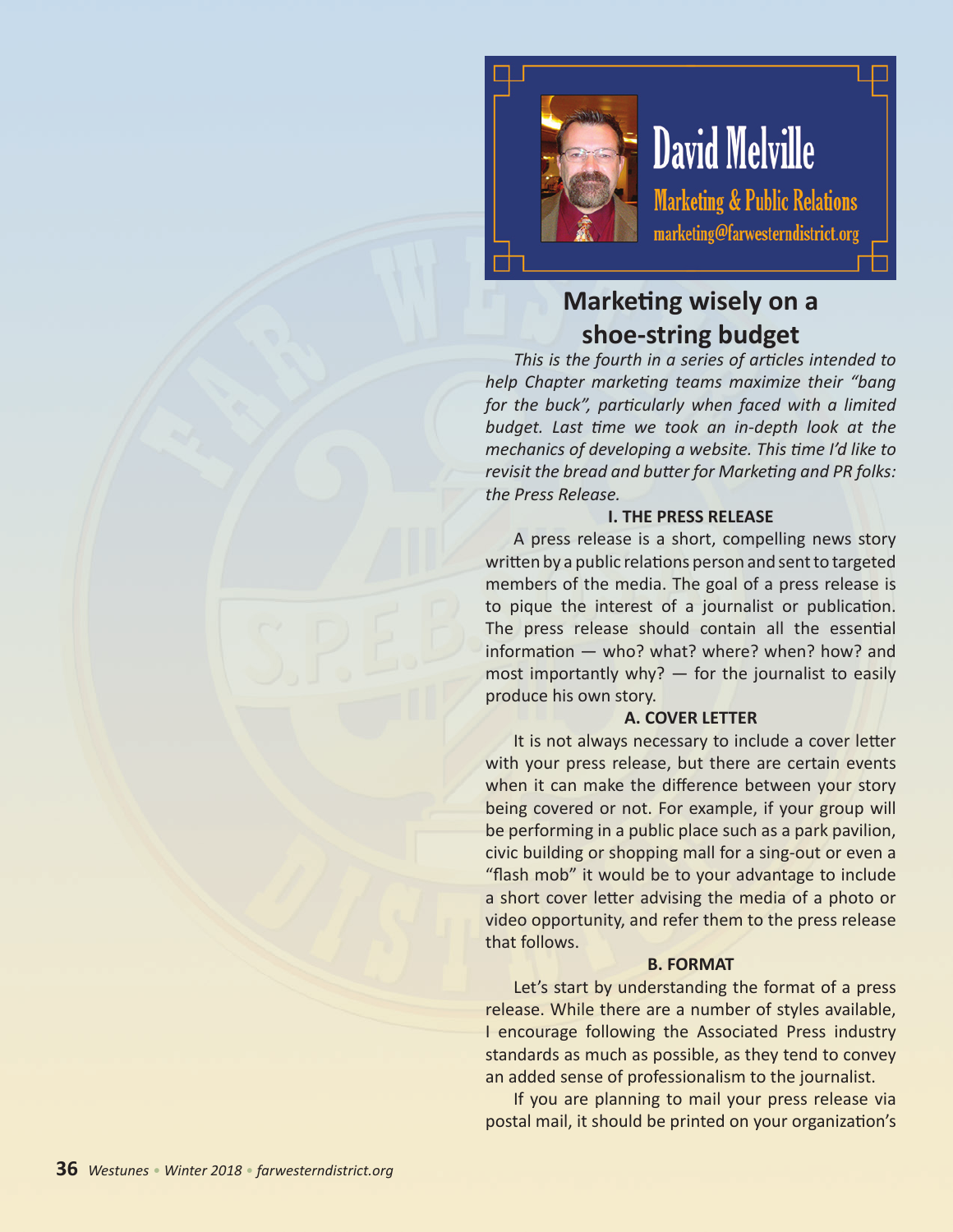letterhead whenever possible, as that lends additional credibility to your story. If you will be sending it via email, embedding a small image of your logo at the top of the message will have a similar effect.

VERY important if you are sending your press release via email is to clearly identify it as a press release. The subject line of the email message should begin with "Press Release:" followed by the title of your story.

#### **C. HEADINGS**

At the top of the first page, type PRESS RELEASE in all capital letters. It should be centered and in boldface type.

Hit return twice to skip a line, and on the left side provide the release date in boldface capitals. If your story should be released on a future date, type FOR RELEASE ON MONTH DAY, YEAR. Otherwise type FOR IMMEDIATE RELEASE.

On the same line as the release date, but on the right side, type CONTACT INFORMATION (or CONTACT INFO.), again in boldface capital letters. Go down to the next line and list the name and phone number of at least one contact person.

#### **D. HEADLINE**

The standard press release begins with the headline, arguably the most important four or five words in the whole press release. The headline will be what the journalist reads first. If it's not intriguing, newsworthy and unique, he'll read no further. We'll look at forming a good headline later in this article.

#### **E. SUMMARY**

Below the headline often comes a brief, one-line summary of the press release. Like the headline, the summary should draw the reader in quickly and motivate him to learn more.

# **F. BODY – answer the When, Where, Who, What**

While some experts advise to never write a press release longer than one page, others will say to write it as long as it takes to tell your story. Do your best to keep it concise, but don't remove important information just to make it fit on one page. If your press release does span more than one page, it is customary to place a line with "— MORE —" centered at the bottom of each page, except of course the last one.

# **1. Leading Paragraph**

The leading paragraph should begin with a dateline to answer the "when" and "where": CITY, [State,] Month Day, Year – and then continue with answering the "what" in the rest of the paragraph. The city should always be capitalized; the state is typically omitted for major or well-known cities such as HONOLULU, LAS VEGAS, LOS ANGELES, PHOENIX, SAN DIEGO, or SAN FRANCISCO, but when included be sure to use the Associated Press style abbreviations — Ariz., Calif., Nev. — rather than the US Postal Service abbreviations; Hawaii and Utah are always spelled out. Separate the dateline from the rest of the paragraph using an emdash  $(-)$ .

*Examples:*

LOS ANGELES, December 1, 2018 — … SACRAMENTO, Calif., December 1, 2018 — …

# **2. Include quotes**

Whenever possible, the second paragraph should include at least one quote from a prominent figure in your organization, or better still from a widely known public figure that discusses why this is an important event, adding further credibility to your press release. Be sure to identify the people you quote, using their title and organization in addition to their name.

# **3. Answer the Why and How**

The rest of the body of the press release should answer all of the questions a journalist might have about the product, service or event that you're announcing. Although a press release is a public relations tool, it should not read as overly promotional. If it sounds too much like a sales pitch, it will lose credibility in the eyes of the journalist.

# **4. Call to action**

The last paragraph is where you can make a call to action. This is your opportunity to prompt your target audience to do something. It can be as simple as "For more information visit *<http://your-website.org>*". Be sure use the complete URL, including the http:// (or https://), not a hidden "click here" link.

# **5. Ending**

It is a journalistic standard to signal the end of the press release with three hash symbols (###) centered directly below the last line.

# **G. BOILERPLATE INFORMATION**

It is a good practice to follow the body of your press release with additional information. This can often provide the journalist with additional, relevant information to include in his or her article. Quite often this will be the same information, regardless of the press release, so you may want to consider making a template — referred to as a "boilerplate" in the press industry — that has this information already written and checked for spelling and grammar.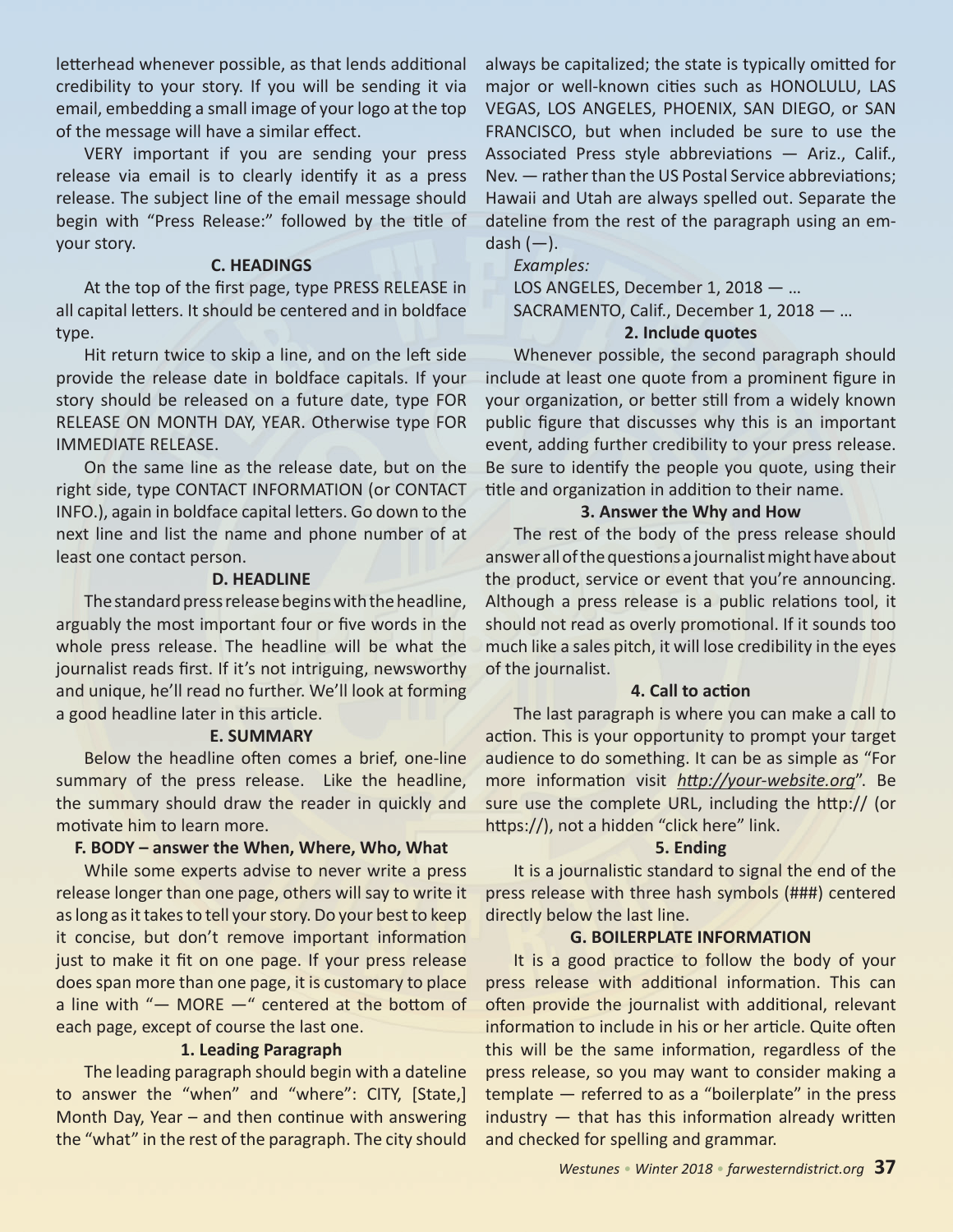#### **1. Organization Summary**

Include a short summary about your group beneath the heading "About [your group name]". For Quartets this might include your names, voice parts, and cities where you live as well as how long you have been together and any awards or other recognition you've received. For Choruses, this should certainly include when your Chapter was founded, the approximate number of members, then name of your director, and when and where you meet.

#### **2. Contact Information**

Beneath the heading, "For more information — Press contact ONLY:" include the complete contact information of a person the media can follow up with: Name, Organization Name, Phone Number(s), E-mail Address, Company URL. The heading and information should be on the left side and in boldface type.

#### **II. EXAMPLE HEADLINE**

As mentioned earlier, the headline is arguably the most important four or five words in the whole press release. The summary sentence that follows is the next most important.

Structurally, the headline should be in boldface and set to a larger font size than the body copy. Conventional press release headlines use the present tense and exclude the "a" and "the", as well as forms of the verb "to be" in certain contexts. The first word is always capitalized, as are all proper nouns, but everything else should be lower-case.

A good practice is to write the body of your press release first, and then write a suitable and intriguing headline and summary.

#### **A. Extract important keywords**

The simplest method to create the press release headline is to extract the most important keywords from your press release. From these keywords, try to frame a logical and attention-getting statement. If including a summary sentence after the headline, the same rules apply. Using keywords early will give you better visibility in search engines, and it will be simpler for journalists and readers to get the idea of the press release content.

#### **B. Know your audience**

If you will be submitting your press release to *Westunes* or *The Harmonizer*, the following title for this example show would be more than appropriate:

# **Ringmasters to appear on Masters of Harmony show**

It works in this case, because both the editorial staff and the readers of these publications are very familiar with both groups. However, once you leave the Barbershop "inside" world, that title has little or no meaning. So let's replace our title with something that has meaning to the general public:

# **World champion barbershop quartet, chorus to perform**

That title clearly has meaning to a reader who is not familiar with barbershop, and "world champion" certainly adds intrigue. But after reading the article again, I realize that our title is missing two very important keywords that could give more mass appeal. First is the fact that the headline Quartet comes from a long ways away, so we should bring that into focus as a "once in a lifetime" opportunity. Second, the show will be held at a very prestigious venue, adding even more credibility to the event. So let's take another pass, and work those into the title:

# **World champion singers from Sweden appearing at Segerstrom**

For the sake of brevity we've omitted MoH from the title, but we can include them in the summary:

# **The world champion Ringmasters quartet from Stockholm, Sweden and world champion Masters of Harmony chorus from Santa Fe Springs join together for a spectacular concert of a cappella harmony singing.**

From these examples I hope you can see the importance in putting some "spin" on the title to make it as enticing as possible to a massed audience. But to drive the point home, here are some more "real world" examples:

**Ice cream social, concert to benefit high school youth Barbershop harmony group delights holiday shoppers**

**Singing valentines deliver old-fashioned charm Benefit concert to send area high school boys to music camp**

# **Hometown quartet advances to 5-state regional competition**

**Stockton singers hold open house Area singers present landmark 75th annual concert Local barbershop singers donate music to high school choir**

**Singing group to perform music of Cole Porter Quartet honors fallen officers Local barbershop chorus wins regional title**